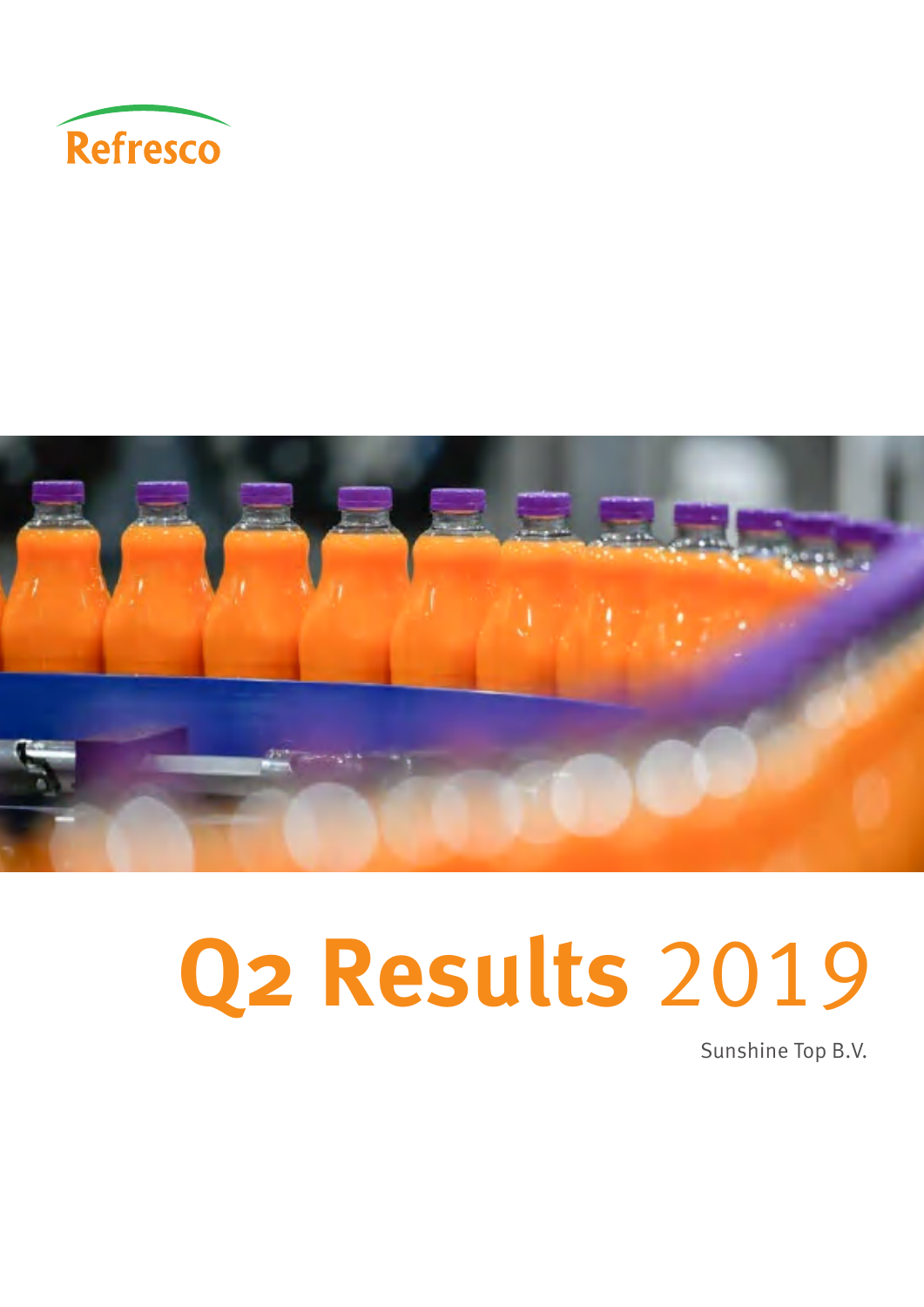

Press release

## Refresco reports step-up in Q2 2019 results

**Rotterdam, the Netherlands – August 15, 2019**. Refresco publishes second quarter and half-year 2019 results of Sunshine Top B.V., the entity owning Refresco Holding B.V.

#### Q2 2019 Highlights

- Total volume was 3,005 million liters (Q2 2018: 3,040 million liters).
- Gross profit margin per liter was 15.6 euro cents (Q2 2018: 14.1 euro cents).
- Adjusted EBITDA amounted to €134 million (Q2 2018: €99 million).
- Pro-forma synergies adjusted EBITDA amounted to €383 million.
- Term Loan B add-on of €150 million completed on July 24, 2019.

#### Key figures<sup>1,2,3,4</sup>

| In millions of $\epsilon$ , unless stated otherwise (unaudited) | Q <sub>2</sub> 2019 | Q <sub>2</sub> 2018 | <b>YTD 2019</b> | <b>YTD 2018</b> |
|-----------------------------------------------------------------|---------------------|---------------------|-----------------|-----------------|
| Volume (millions of liters)                                     | 3,005               | 3,040               | 5,584           | 5,313           |
| Gross profit margin                                             | 470                 | 428                 | 874             | 755             |
| Gross profit margin per liter (euro cents)                      | 15.6                | 14.1                | 15.6            | 14.2            |
| Adjusted EBITDA                                                 | 134                 | 99                  | 215             | 143             |
| Net profit / (loss)                                             | 8                   | (24)                | (7)             | (64)            |
| Adjusted net profit / (loss)                                    | 11                  | 15                  | (3)             | 17              |
| Net debt                                                        |                     |                     | 2,828           | 2,436           |

#### CEO Refresco, Hans Roelofs commented:

"We are pleased to report a solid step-up in the second quarter results. However, weather conditions in the month of June were unfavorable across our key markets compared to the same period last year, which was reflected in our volume development for the quarter. Year-to-date volume increased both organically and on a reported basis reflecting our investments in production capabilities and new business opportunities which we have been able to scoop up thanks to our improved coverage especially in North America.

Our gross profit margin per liter increased to 15.6 euro cent per liter, a combined effect of synergies from the acquisition of the former Cott's bottling business, a positive currency impact related primarly to the strengthening of the USD as well as a continued shift towards smaller packaging formats, value-added products and services for our customers.

Following close to 19 months of integration of Cott's bottling business in North America and the UK, we are pleased to see the synergies flowing into our results and we see many opportunities to continue to execute our buy & build strategy in our existing markets."

All values are rounded to the nearest million unless otherwise stated. YTD 2018 figures relate to Refresco Group N.V. for the period January 1, 2018 - March 31, 2018 and to Sunshine Top B.V. for the period April 1, 2018 - June 30, 2018.

<sup>2</sup> Cott's bottling business in North America and the UK was consolidated in Refresco's financial information as of January 30, 2018.

O2 2019 and YTD 2019 figures include IFRS 16 effect. Preliminary estimate of the IFRS 16 related EBITDA improvement is in a range of €74 million (+/-10%) for the full year 2019.

Net debt in Q2 2019 includes €108 million shareholder funding. Preliminary impact of the IFRS 16 Leases is €333 million (+/-10%) for the full year 2019.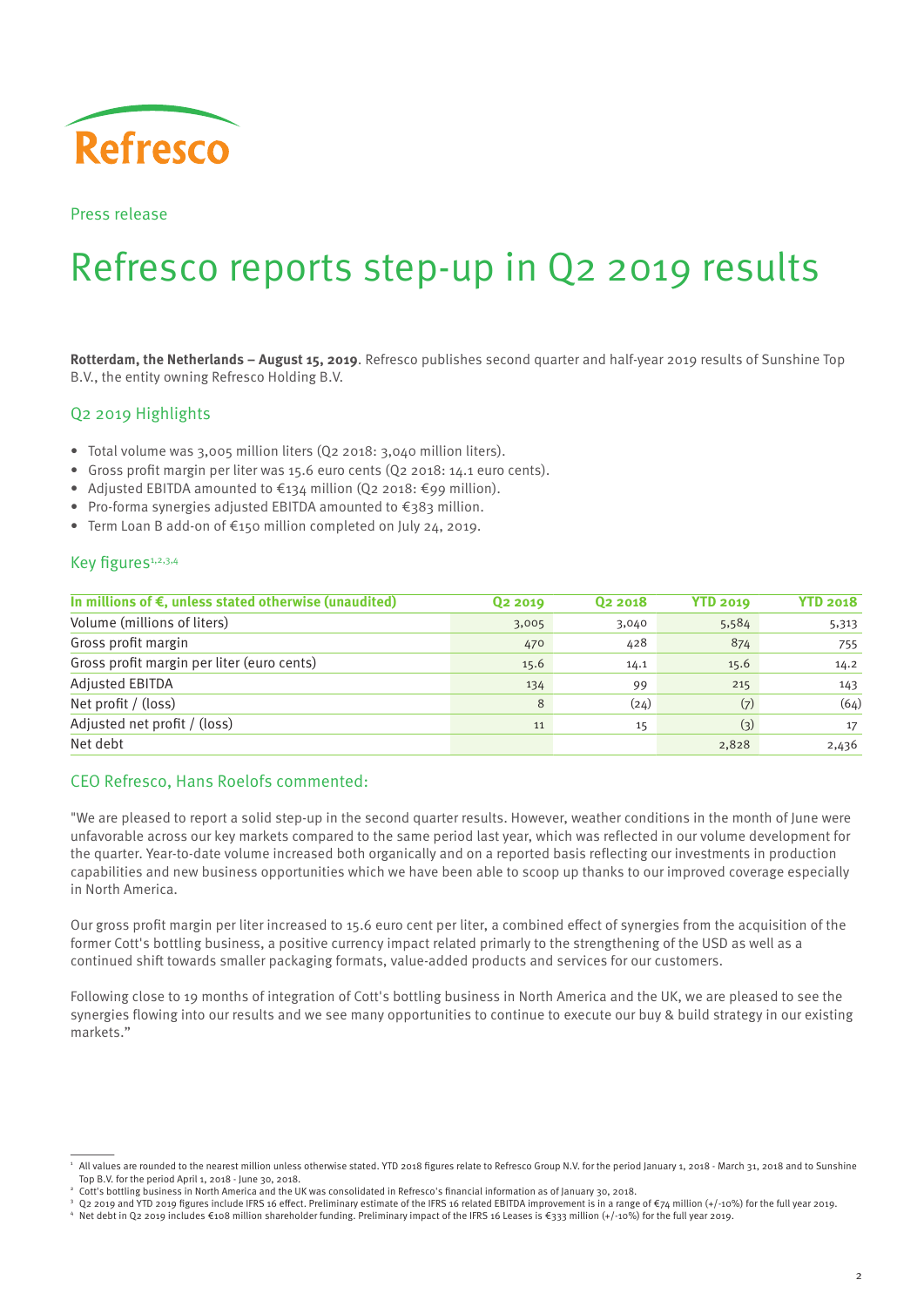

#### Volume and revenue by location of sales

In Q2 2019 total Group volume was 3,005 million liters (Q2 2018: 3,040 million liters), a decrease of 1.2% reflecting mainly the poor weather conditions in June 2019 across our key markets compared to the same period last year.

In the first half of the year, volume increased by 5.1%. The volumes of Cott's bottling business in North America and the UK were consolidated to Refresco's results as of January 30, 2018. When taking into account Cott's volumes in January 2018, like-for-like increase in volume for the Group was 0.2% in the first half of 2019 compared to the first half of 2018.

| <b>Volume in million liters (unaudited)</b> | 02 2019 | 02 2018 | <b>YTD 2019</b> | <b>YTD 2018</b> |
|---------------------------------------------|---------|---------|-----------------|-----------------|
| Europe                                      | 1,935   | 1,984   | 3,529           | 3,527           |
| North America                               | 1,069   | 1,056   | 2,055           | 1,786           |
| <b>Total Group</b>                          | 3,005   | 3,040   | 5,584           | 5,313           |

Retailer brands volume in Q2 2019 was 2,043 million liters, a 3.0% decrease compared to Q2 2018, reflecting the adverse weather conditions in June 2019 compared to June 2018.

Total contract manufacturing volume increased to 962 million liters, up 3.0% from Q2 2018 reflecting new and additional volumes especially in North America and our continued focus to rapidly grow the contract manufacturing part of our business. As a percentage of total volume, contract manufacturing was 32.0% of total Group volume (Q2 2018: 30.7%).

| Retailer brands and contract manufacturing as a % of total<br>volume (unaudited) | 02 2019 | 02 2018 | <b>YTD 2019</b> | <b>YTD 2018</b> |
|----------------------------------------------------------------------------------|---------|---------|-----------------|-----------------|
| Retailer brands                                                                  | 68.0%   | 69.3%   | 68.3%           | 68.8%           |
| Contract manufacturing                                                           | 32.0%   | 30.7%   | 31.7%           | $31.2\%$        |
|                                                                                  | 100%    | 100%    | 100%            | $100\%$         |

Revenue in the second quarter of 2019 increased 2.6% to €1,064 million compared to €1,037 million in Q2 2018, reflecting a positive currency translation effect and more value-added products and services for our customers. Revenues can fluctuate significantly due to changes in input costs and, as such, revenue is not a representative indicator for the development of our business.

| Revenue in millions of $\epsilon$ (unaudited) | 02 2019 | 02 2018 | <b>YTD 2019</b> | <b>YTD 2018</b> |
|-----------------------------------------------|---------|---------|-----------------|-----------------|
| Europe                                        | 675     | 701     | 1,245           | 1,259           |
| North America                                 | 390     | 336     | 745             | 552             |
| <b>Total Group</b>                            | 1,064   | 1,037   | 1,990           | 1,810           |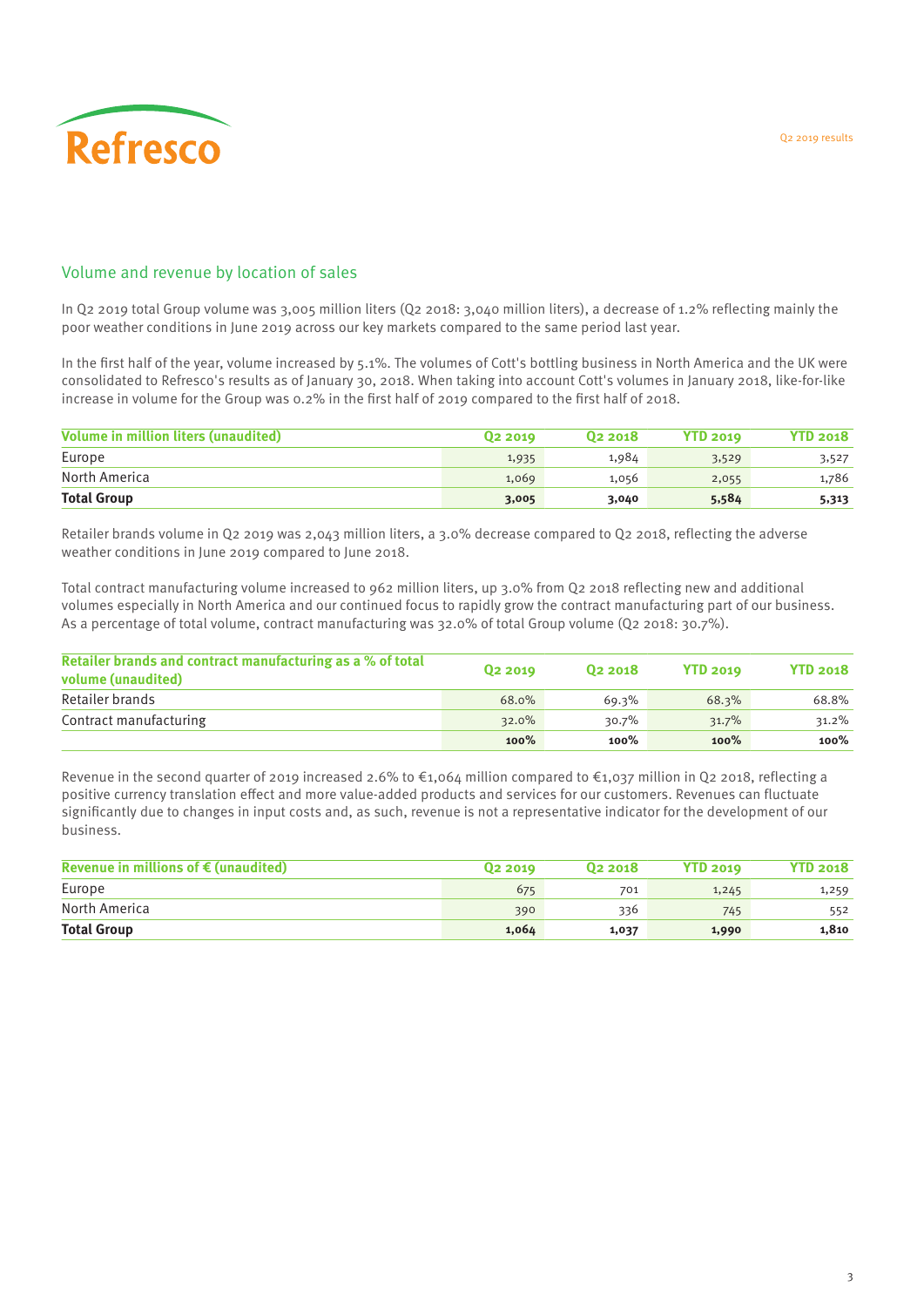

#### Gross profit margin and gross profit margin per liter

Gross profit margin in the second quarter of 2019 was  $\epsilon_{470}$  million, compared to  $\epsilon_{428}$  million in Q2 2018, an increase of 9.8%. The step-up was driven by synergies from the acquisition of Cott's bottling business, positive currency translation effect and a continued shift in our customer offering.

Our customer offering is moving towards smaller packaging formats and more complex and innovative products and packaging solutions. Furthermore, we see added-value services, such as warehousing and procurement to third parties, steadily increasing in line with our strategy to transform the company from bottler to beverage solutions provider.

Gross profit margin per liter in Q2 2019 was 15.6 euro cents, compared to 14.1 euro cents in Q2 2018.

| Gross profit margin in millions of $\epsilon$ (unaudited) | 02 2019 | 02 2018 | <b>YTD 2019</b> | <b>YTD 2018</b> |
|-----------------------------------------------------------|---------|---------|-----------------|-----------------|
| Europe                                                    | 301     | 293     | 551             | 526             |
| North America                                             | 170     | 135     | 323             | 229             |
| <b>Total Group</b>                                        | 470     | 428     | 874             | 755             |

#### Reconciliation of operating profit to adjusted EBITDA

Operating profit in Q2 2019 was  $\epsilon_{59}$  million, compared to operating profit of  $\epsilon$ 6 million in Q2 2018. Operating costs decreased by €11 million from €422 million to €411 million. Adjusted EBITDA was €134 million in Q2 2019 compared to €99 million in Q2 2018, an increase of €35 million. The depreciation, amortization (D&A) and impairment costs are up from €38 million in Q2 2018, to €70 million in Q2 2019 reflecting the Cott acquisition and an IFRS 16 impact of €16 million in a shift from other operating expenses to depreciation, amortization and impairment.

One-off items of  $\epsilon_4$  million in the second quarter of 2019 include transaction and integration costs.

Pro-forma synergies adjusted EBITDA for the half year totalled €383 million.

| In millions of $\epsilon$ (unaudited) | Q <sub>2</sub> 2019 | Q <sub>2</sub> 2018      | <b>YTD 2019</b> | <b>YTD 2018</b> |
|---------------------------------------|---------------------|--------------------------|-----------------|-----------------|
| Operating profit / (loss)             | 59                  | 6                        | 70              |                 |
| Depreciation                          | 42                  | 34                       | 81              | 63              |
| Amortization of intangible assets     | 12                  | 4                        | 25              |                 |
| Depreciation - IFRS 16                | 16                  | $\overline{\phantom{a}}$ | 32              |                 |
| <b>EBITDA</b>                         | 130                 | 44                       | 209             | 78              |
| One-off costs/(benefits)              | 4                   | 55                       | 6               | 65              |
| <b>Adjusted EBITDA</b>                | 134                 | 99                       | 215             | 143             |

#### Finance expenses and tax

Net finance costs for the second quarter of 2019 were €39 million compared to €33 million in the same period last year. For the half year 2019, net finance costs decreased by €15 million: from €91 million in 2018 to €76 million in 2019.

Income tax expense in Q2 2019 amounted to €11 million compared to income tax benefit of €6 million in Q2 2018.

| In millions of $\epsilon$ (unaudited) | 02 2019 | 02 2018 | <b>YTD 2019</b> | <b>YTD 2018</b> |
|---------------------------------------|---------|---------|-----------------|-----------------|
| Net finance costs                     | (39)    | (33)    | (76)            | (91)            |
| Finance expense - IFRS 16             | (3)     |         |                 |                 |
| Net finance costs excl. IFRS 16       | (35)    | (33)    | (69)            | (91)            |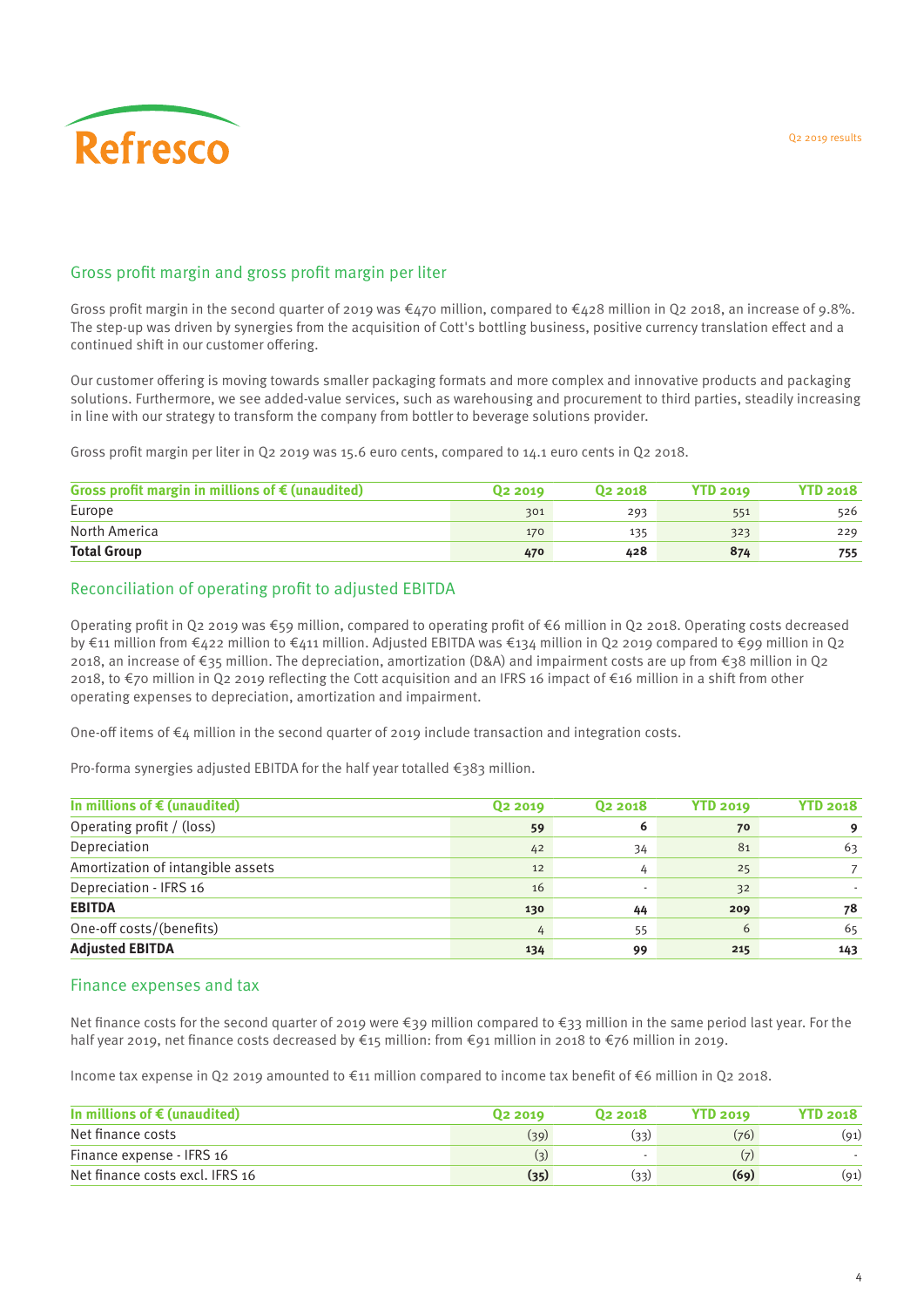#### Reconciliation of net profit to adjusted net profit

Net profit in Q2 2019 amounted to €8 million compared to a net loss of €24 million in Q2 2018. Taking into account tax effect and costs related to the acquisition and integration, adjusted net profit was  $\epsilon$ 11 million for the second quarter of 2019 (Q2 2018: adjusted net profit of  $\epsilon$ 15 million).

| In millions of $\epsilon$ (unaudited)  | Q <sub>2</sub> 2019 | 02 2018 | <b>YTD 2019</b>  | <b>YTD 2018</b> |
|----------------------------------------|---------------------|---------|------------------|-----------------|
| Profit / (Loss)                        | 8                   | (24)    | (7)              | (64)            |
| Acquisition / Integration cost / Other | 4                   | 55      | 6                | 65              |
| Financing cost                         |                     | (3)     |                  | 42              |
| Tax effect                             | (1)                 | (13)    | (2)              | (27)            |
| Adjusted net profit / (loss)           | 11                  | 15      | $\left(3\right)$ | 17              |

#### Balance sheet and financial position

Balance sheet total assets amounted to €4,986 million at June 30, 2019 (June 30, 2018: €4,510 million). Total non-current assets amounted to €3,682 million compared to €3,237 million on June 30, 2018. Preliminary goodwill arising on acquisitions totaled €1,676 million and is derived mainly from the acquisition of Refresco Group N.V. by Sunshine Investments B.V in 2018. Total intangible fixed assets amounted to €2,214 million (Q2 2018: €2,251 million). The decrease is a result of amortization.

Cash and cash equivalents at the end of the second quarter of 2019 were €168 million compared to €160 million at the end of Q2 2018.

Net debt at the end of Q2 2019 amounted to €2,828 million (Q2 2018: €2,436 million) consisting of €2,597 million in loans and borrowings,€36 million capitalized finance costs, a €327 million impact of IFRS 16 Leases, €108 million shareholder funding and €168 million in cash and cash equivalents.

#### Capex and working capital

Total capital expenditure spending was €43 million (Q2 2018: €29 million). The increase in capex is related to further optimization of existing manufacturing sites and warehousing facilities in Europe and North America. Integration-related capex was €8 million and is part of the total expenditure of €43 million in Q2 2019.

Working capital at the end of Q2 2019 was €168 million compared to €156 million at the end of Q2 2018.

#### Subsequent events

On July 24, Refresco completed a €150 million add-on to its existing €1,979 million Term Loan B. The proceeds were used to free up the company's RCF. Refresco has identified a handful of potential bolt-on acquisition targets to be assessed across North America and Europe to help further diversify its contract manufacturing exposure.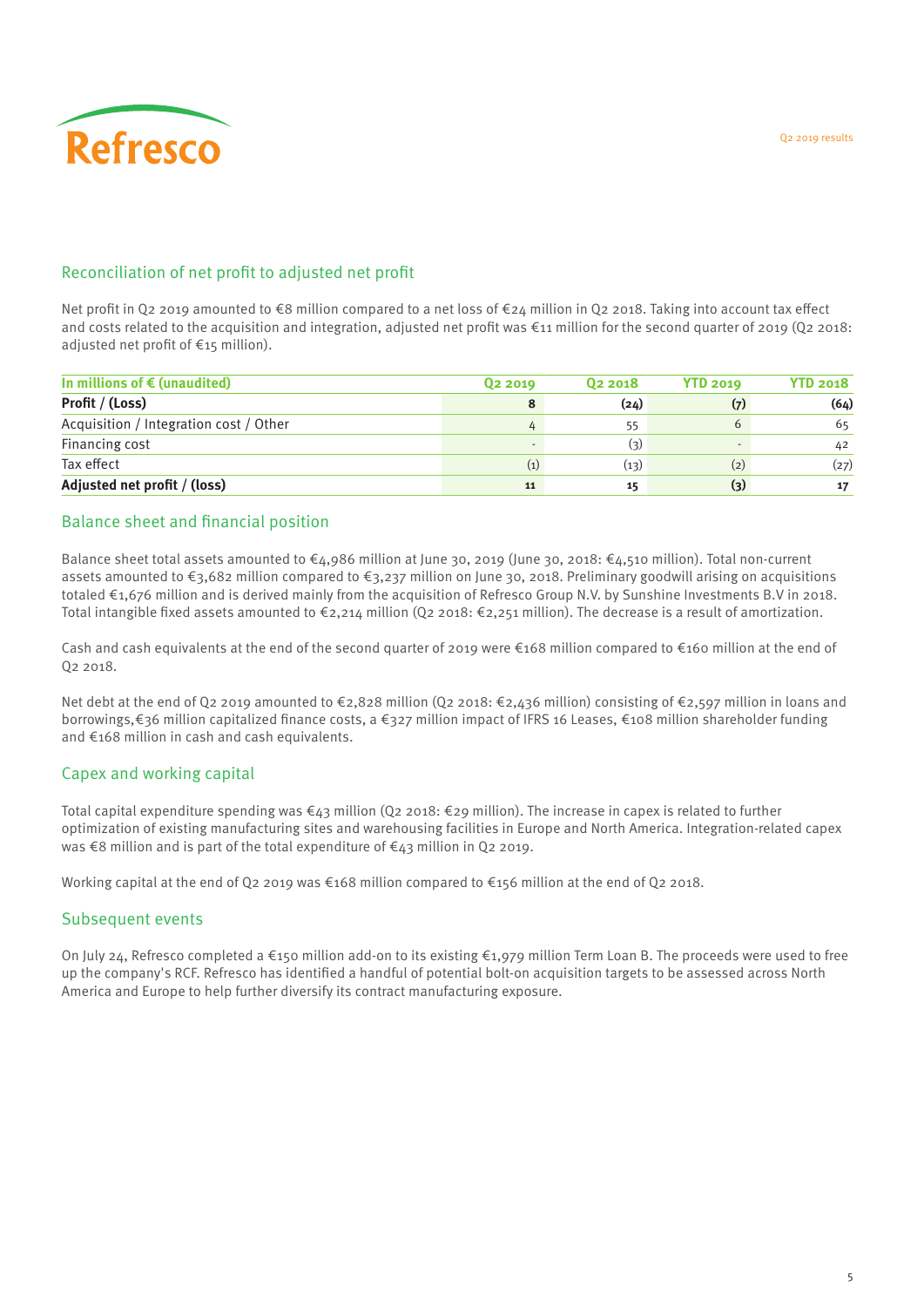

#### Bondholder call & webcast

Today at 10:00 am CET, Refresco will host a call and audio webcast for bondholders.

The dial-in numbers are as follows:

NL +31 (0) 20 703 8261

UK +44 (0)330 336 9411

US +1 323-994-2093

Confirmation code: 8505431

You can access the audio webcast via [https://www.refresco.com/en/investors/reports-and-presentations.](https://www.refresco.com/en/investors/reports-and-presentations#2018)

A replay of the call will be available by the end of the day.

#### Financial calendar

Publication of Q3 2019 results: November 14, 2019

#### For more information, please contact:

Refresco Corporate Communications

| Minna Lyijynen              |  |
|-----------------------------|--|
| +31 10 440 5165             |  |
| minna.lyijynen@refresco.com |  |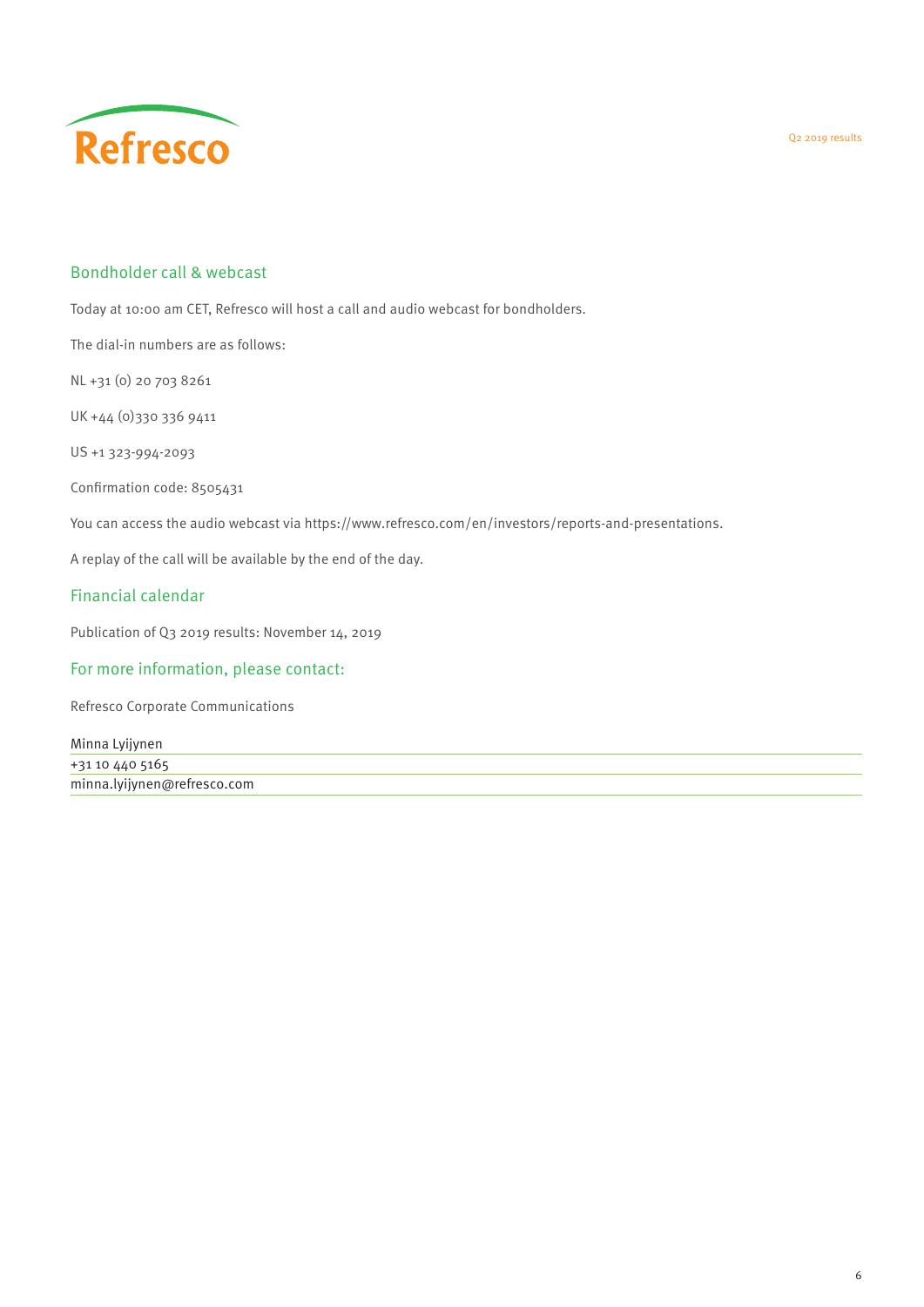#### About Refresco

Refresco is the world's largest independent bottler of beverages for retailers and A-brands with production in Europe and North America. The company has full year volumes and revenue of circa 11 billion liters and circa €3.7 billion, respectively. Refresco offers an extensive range of product and packaging combinations from 100% fruit juices to carbonated soft drinks and mineral waters in carton, PET, Aseptic PET, cans and glass. Focused on innovation, Refresco continuously searches for new and alternative ways to improve the quality of its products and packaging combinations in line with consumer and customer demand, environmental responsibilities and market demand. Refresco is headquartered in Rotterdam, the Netherlands and has more than 9,500 employees. www.refresco.com

#### Notes to the press release

Unless otherwise stated, the consolidated financial information in this document comprise the consolidated financial information of Sunshine Top B.V., an entity owning Refresco Holding B.V. YTD 2018 figures relate to Refresco Group N.V. for the period January 1, 2018 - March 31, 2018 and to Sunshine Top B.V. for the period April 1, 2018 - June 30, 2018.

Cott's bottling business in North America and the UK was consolidated in Refresco's financial information as of January 30, 2018. In this document, where reference is made to 'like-for-like' volumes, the numbers for the former Cott bottling business and those of Refresco were combined and compared 'as if' they were one prior to this date.

The press release has not been audited.

The consolidated financial statements are presented in millions of euros and all values are rounded to the nearest million unless otherwise stated. As a consequence, rounded amounts may not add up to the rounded total in all cases. Change percentages and totals are calculated before rounding.

Sunshine Top B.V. prepares its financial reports in accordance with the International Financial Reporting Standards as adopted by the European Union (EU-IFRS). For the principles of financial reporting reference is made to the 2018 financial statements of Sunshine Top B.V.

This report was prepared in accordance with the indenture dated April 23, 2018 governing the Senior Notes.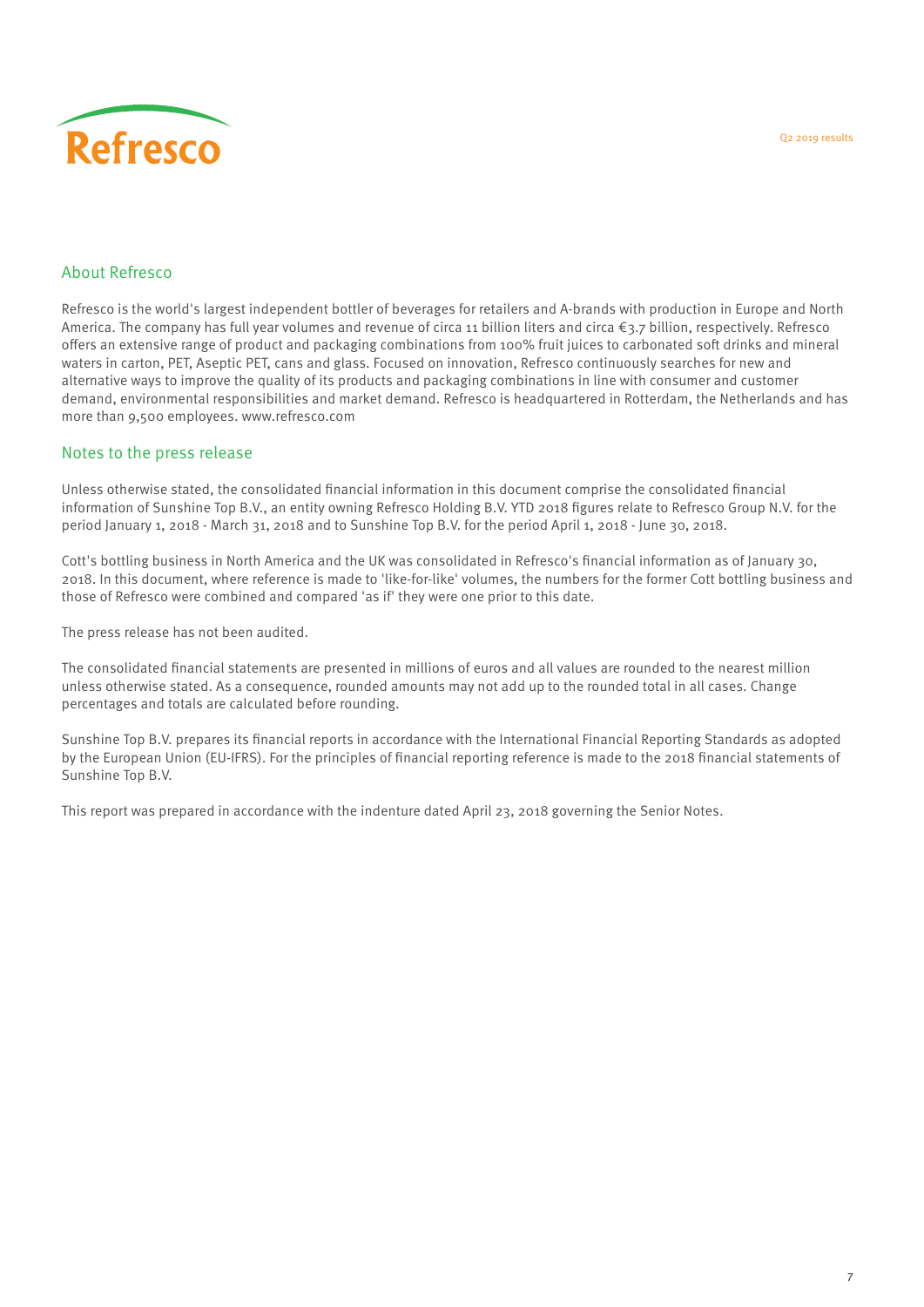

## Tables section:

| <b>Consolidated income statement</b>                  |   |
|-------------------------------------------------------|---|
| <b>Consolidated balance sheet</b>                     | ោ |
| <b>Consolidated cash flow statement</b>               |   |
| Information about Sunshine Mid B.V. ("the<br>Issuer") |   |

Q2 2019 results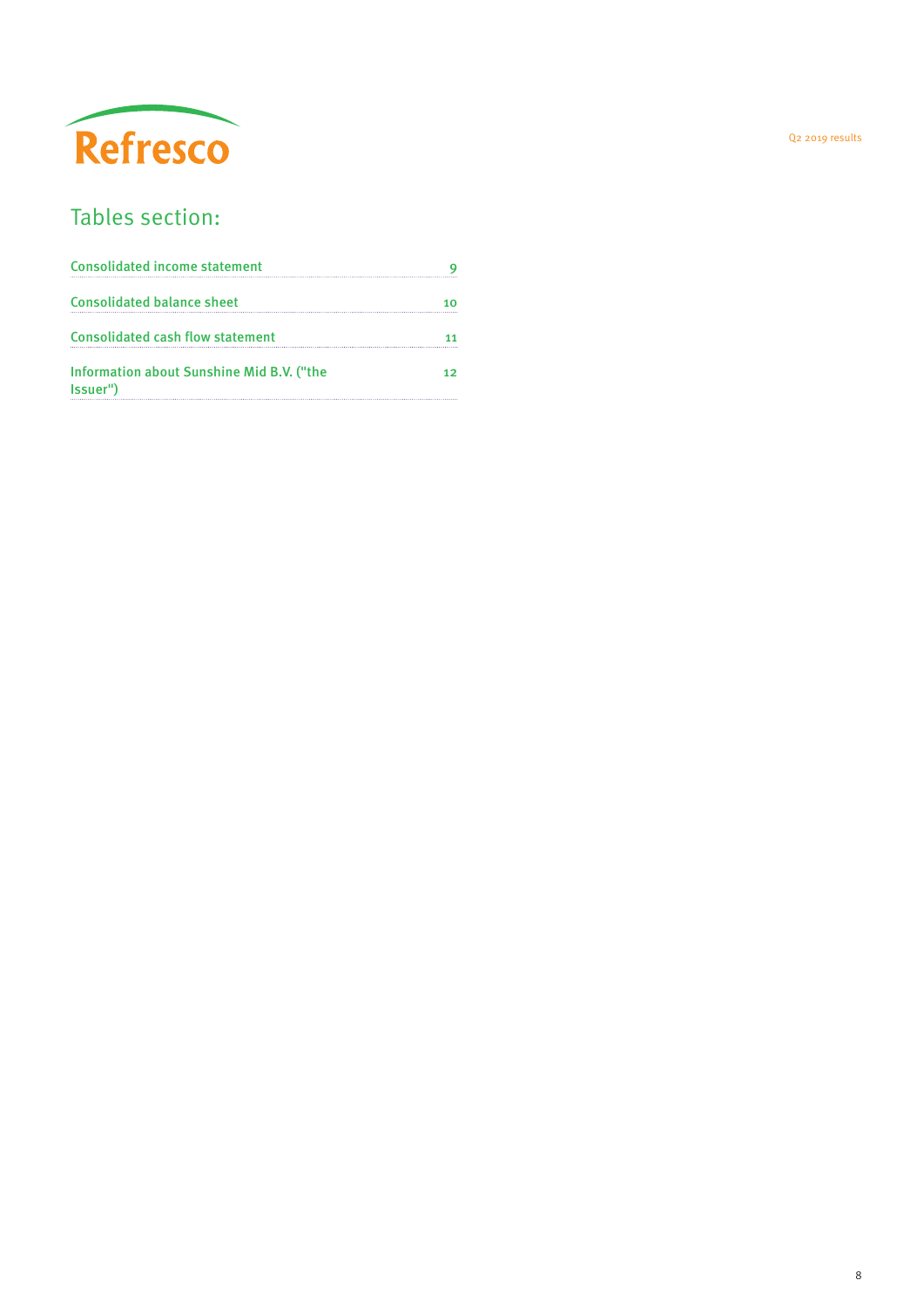<span id="page-8-0"></span>

## Consolidated income statement

| In millions of $\epsilon$                 | <b>Q2 2019</b><br>(unaudited) <sup>5</sup> | 02 2018<br>(unaudited) <sup>6</sup> | <b>YTD 2019</b><br>(unaudited) | <b>YTD 2018</b><br>(unaudited) |
|-------------------------------------------|--------------------------------------------|-------------------------------------|--------------------------------|--------------------------------|
| Revenue                                   | 1,064                                      | 1,037                               | 1,990                          | 1,810                          |
| Other income                              |                                            |                                     | $\Omega$                       |                                |
| Raw materials and consumables used        | (594)                                      | (610)                               | (1, 117)                       | (1,056)                        |
| <b>Gross Profit Margin</b>                | 470                                        | 428                                 | 874                            | 755                            |
| Gross Profit Margin %                     | 44.2%                                      | 41.2%                               | 43.9%                          | 41.7%                          |
| Gross Profit Margin per liter, euro cents | 15.6                                       | 14.1                                | 15.6                           | 14.2                           |
| Employee benefits expenses                | (139)                                      | (134)                               | (273)                          | (245)                          |
| Depreciation, amortization and impairment | (70)                                       | (38)                                | (138)                          | (70)                           |
| Other operating expenses                  | (201)                                      | (250)                               | (392)                          | (432)                          |
| <b>Operating costs</b>                    | (411)                                      | (422)                               | (803)                          | (746)                          |
| <b>Operating profit / (loss)</b>          | 59                                         | 6                                   | 70                             | $\mathbf{9}$                   |
| Finance income                            | $\overline{\phantom{a}}$                   | $\overline{\phantom{a}}$            | $\overline{\phantom{a}}$       |                                |
| Finance expense                           | (39)                                       | (33)                                | (76)                           | (91)                           |
| <b>Net finance costs</b>                  | (39)                                       | (33)                                | (76)                           | (91)                           |
| Profit / (loss) before income tax         | 21                                         | (27)                                | (5)                            | (82)                           |
| Income tax (expense) / benefit            | (11)                                       | 6                                   | $\mathbf{1}$                   | 21                             |
| Minority interest                         | (2)                                        | (2)                                 | $(3)$                          | (3)                            |
| Profit / (loss)                           | 8                                          | (24)                                | (7)                            | (64)                           |
| Profit / (loss) attributable to:          |                                            |                                     |                                |                                |
| Owners of the Company                     | 10                                         | (22)                                | (5)                            | (61)                           |
| Non-controlling interest                  | (2)                                        | (2)                                 | $(3)$                          | (3)                            |
| Profit / (loss)                           | 8                                          | (24)                                | (7)                            | (64)                           |

Q2 2019 results

 $^{\rm 5}$  The figures relate to Sunshine Top B.V. Preliminary Purchase Price Allocation (PPA) included in the figures.<br> $^{\rm 6}$  The figures relate to Refresco Group B.V. before the Preliminary Purchase Price Allocation (PPA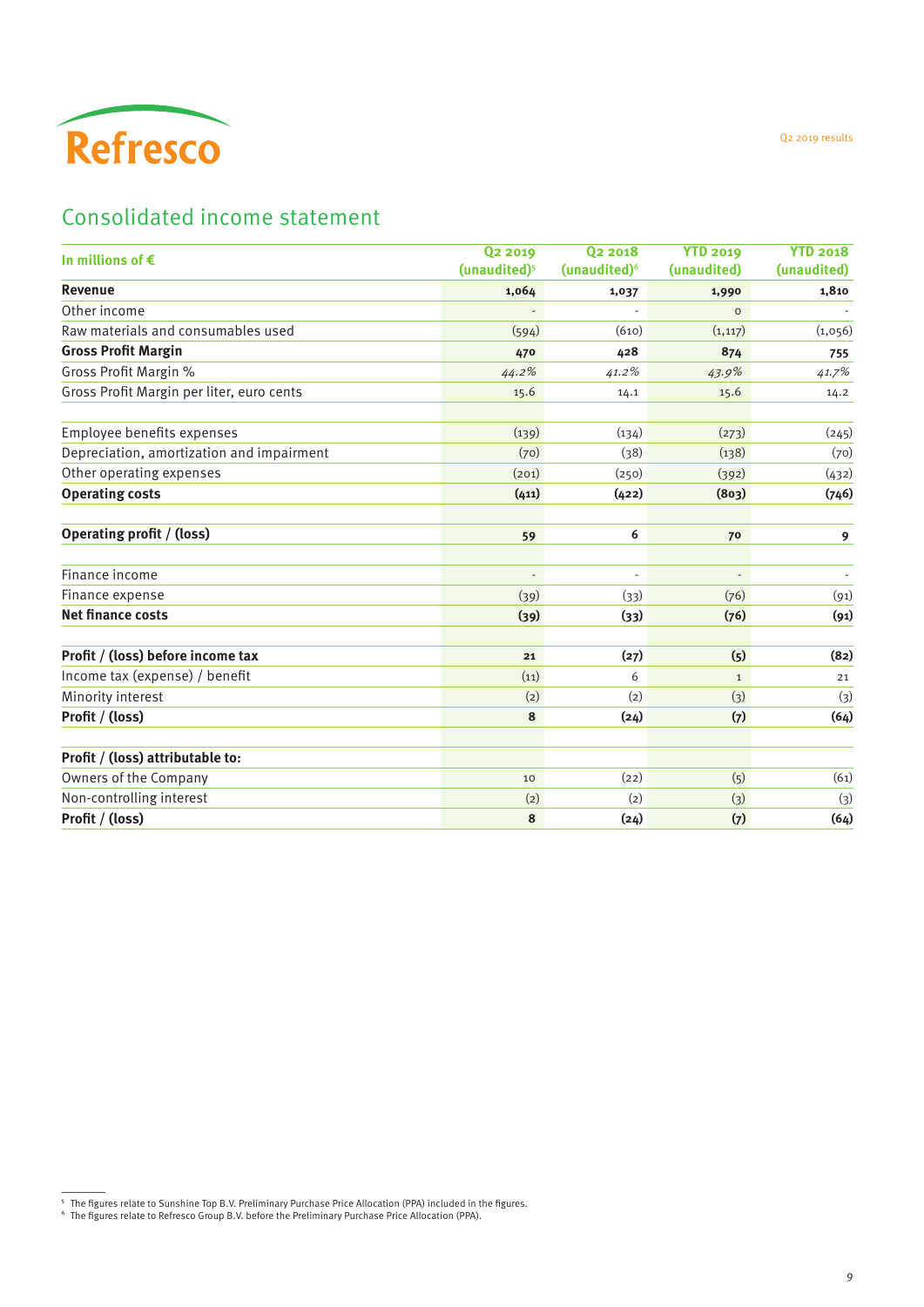<span id="page-9-0"></span>

## Consolidated balance sheet

| In millions of $\epsilon$            | 30 June 2019<br>(unaudited) <sup>7</sup> | 31 December<br>2018<br>(audited) <sup>7</sup> | 30 June 2018<br>(unaudited) <sup>8</sup> |
|--------------------------------------|------------------------------------------|-----------------------------------------------|------------------------------------------|
| <b>Non-current assets</b>            |                                          |                                               |                                          |
| Property, plant & equipment          | 1,133                                    | 1,139                                         | 932                                      |
| Right-of-Use asset                   | 321                                      |                                               |                                          |
| Intangible assets                    | 2,214                                    | 2,228                                         | 2,251                                    |
| Financial fixed assets               | 13                                       | 13                                            | 29                                       |
| Deferred tax                         | $\circ$                                  |                                               | 24                                       |
| <b>Total non-current assets</b>      | 3,682                                    | 3,379                                         | 3,237                                    |
| <b>Current assets</b>                |                                          |                                               |                                          |
| Inventories                          | 452                                      | 397                                           | 388                                      |
| Derivative financial instruments     | $\overline{2}$                           | 3                                             | 4                                        |
| Current income tax receivable        | 13                                       | 26                                            | 30                                       |
| Other current assets                 | 667                                      | 548                                           | 676                                      |
| Cash and cash equivalents            | 168                                      | 226                                           | 160                                      |
| <b>Total current assets</b>          | 1,301                                    | 1,200                                         | 1,258                                    |
| Asset classified as held for sale    | 3                                        | ÷,                                            | 15                                       |
| <b>Total assets</b>                  | 4,986                                    | 4,579                                         | 4,510                                    |
| <b>Equity</b>                        | 820                                      | 840                                           | 857                                      |
| Non-controlling interest             | $\overline{7}$                           | 7                                             | 21                                       |
| <b>Total equity</b>                  | 827                                      | 847                                           | 878                                      |
| <b>Non-current liabilities</b>       |                                          |                                               |                                          |
| Lease liability                      | 266                                      |                                               |                                          |
| Loans and borrowings                 | 2,665                                    | 2,509                                         | 2,592                                    |
| <b>Derivatives</b>                   | 31                                       | 11                                            | 6                                        |
| Provisions and deferred tax          | 168                                      | 190                                           | 89                                       |
| <b>Total non-current liabilities</b> | 3,129                                    | 2,710                                         | 2,686                                    |
| <b>Current liabilities</b>           |                                          |                                               |                                          |
| Lease liability                      | 61                                       |                                               | $\overline{\phantom{a}}$                 |
| Loans and borrowings                 | 4                                        | 90                                            | 4                                        |
| Derivative financial instruments     | $\overline{c}$                           | $\overline{2}$                                | $\overline{\phantom{a}}$                 |
| Trade and other payables             | 936                                      | 897                                           | 923                                      |
| Current income tax liabilities       | 23                                       | 26                                            | 13                                       |
| Provisions                           | 4                                        | 8                                             | 5                                        |
| <b>Total current liabilities</b>     | 1,029                                    | 1,023                                         | 945                                      |
| <b>Total equity and liabilities</b>  | 4,986                                    | 4,579                                         | 4,509                                    |

Q2 2019 results

<sup>&</sup>lt;sup>7</sup> The figures relate to Sunshine Top B.V. Preliminary Purchase Price Allocation (PPA) included in the figures.<br><sup>8</sup> The figures relate to Refresco Group B.V. before the Preliminary Purchase Price Allocation (PPA).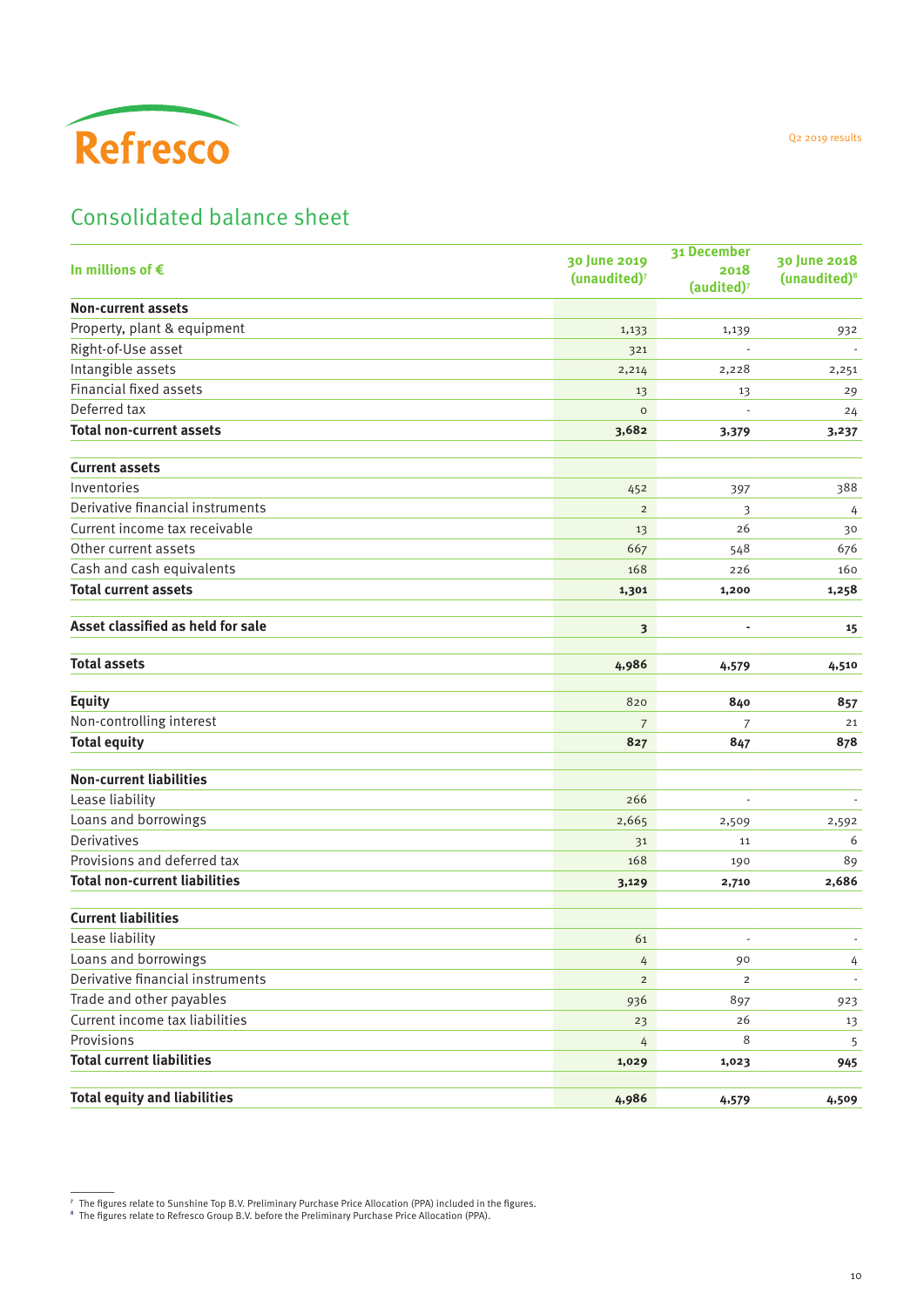<span id="page-10-0"></span>

## Consolidated cash flow statement

| In millions of $\epsilon$ (unaudited)<br>Cash flows from operating activities<br>Profit / (loss) after tax<br>Adjustments for:<br>Depreciation, Amortization and impairments<br>Net change in fair value derivative financial instruments<br>Net finance costs<br>Income tax expense / (benefit)<br>Movement in employee benefit provisions and other provisions and<br>payables | Q <sub>2</sub> 2019 <sup>9</sup><br>10<br>71<br>(1)<br>39<br>11<br>$\mathbf{1}$<br>130<br>9<br>(20)<br>25<br>14<br>(39) | <b>YTD 2019</b><br>(5)<br>138<br>(1)<br>76<br>(1)<br>209<br>(41)<br>(105)<br>57<br>(89) | <b>YTD 2018</b><br>(61)<br>70<br>(2)<br>91<br>(21)<br>(7)<br>70<br>(3)<br>(190)<br>181 |
|----------------------------------------------------------------------------------------------------------------------------------------------------------------------------------------------------------------------------------------------------------------------------------------------------------------------------------------------------------------------------------|-------------------------------------------------------------------------------------------------------------------------|-----------------------------------------------------------------------------------------|----------------------------------------------------------------------------------------|
|                                                                                                                                                                                                                                                                                                                                                                                  |                                                                                                                         |                                                                                         |                                                                                        |
|                                                                                                                                                                                                                                                                                                                                                                                  |                                                                                                                         |                                                                                         |                                                                                        |
|                                                                                                                                                                                                                                                                                                                                                                                  |                                                                                                                         |                                                                                         |                                                                                        |
|                                                                                                                                                                                                                                                                                                                                                                                  |                                                                                                                         |                                                                                         |                                                                                        |
|                                                                                                                                                                                                                                                                                                                                                                                  |                                                                                                                         |                                                                                         |                                                                                        |
|                                                                                                                                                                                                                                                                                                                                                                                  |                                                                                                                         |                                                                                         |                                                                                        |
|                                                                                                                                                                                                                                                                                                                                                                                  |                                                                                                                         |                                                                                         |                                                                                        |
|                                                                                                                                                                                                                                                                                                                                                                                  |                                                                                                                         |                                                                                         |                                                                                        |
|                                                                                                                                                                                                                                                                                                                                                                                  |                                                                                                                         |                                                                                         |                                                                                        |
| Cash flows from operating activities before changes in working capital                                                                                                                                                                                                                                                                                                           |                                                                                                                         |                                                                                         |                                                                                        |
| Change in:                                                                                                                                                                                                                                                                                                                                                                       |                                                                                                                         |                                                                                         |                                                                                        |
| Inventories                                                                                                                                                                                                                                                                                                                                                                      |                                                                                                                         |                                                                                         |                                                                                        |
| Trade and other receivables                                                                                                                                                                                                                                                                                                                                                      |                                                                                                                         |                                                                                         |                                                                                        |
| Trade and other payables                                                                                                                                                                                                                                                                                                                                                         |                                                                                                                         |                                                                                         |                                                                                        |
| Total change in working capital                                                                                                                                                                                                                                                                                                                                                  |                                                                                                                         |                                                                                         | (12)                                                                                   |
| Interest received                                                                                                                                                                                                                                                                                                                                                                |                                                                                                                         | $\mathbf{1}$                                                                            |                                                                                        |
| Interest paid                                                                                                                                                                                                                                                                                                                                                                    |                                                                                                                         | (62)                                                                                    | (27)                                                                                   |
| Income taxes paid                                                                                                                                                                                                                                                                                                                                                                | (1)                                                                                                                     | (7)                                                                                     | (13)                                                                                   |
| Net cash generated from operating activities                                                                                                                                                                                                                                                                                                                                     | 105                                                                                                                     | 51                                                                                      | 19                                                                                     |
|                                                                                                                                                                                                                                                                                                                                                                                  |                                                                                                                         |                                                                                         |                                                                                        |
| Cash flows from investing and acquisition activities                                                                                                                                                                                                                                                                                                                             |                                                                                                                         |                                                                                         |                                                                                        |
| Proceeds from sale of property, plant and equipment                                                                                                                                                                                                                                                                                                                              | $\overline{2}$                                                                                                          | $\overline{2}$                                                                          | 1                                                                                      |
| Purchase of property, plant and equipment                                                                                                                                                                                                                                                                                                                                        | (44)                                                                                                                    | (114)                                                                                   | (45)                                                                                   |
| Purchase of intangible assets                                                                                                                                                                                                                                                                                                                                                    |                                                                                                                         | (1)                                                                                     | (1)                                                                                    |
| Acquisition of subsidiary, net of cash acquired                                                                                                                                                                                                                                                                                                                                  |                                                                                                                         | (9)                                                                                     | (2,630)                                                                                |
| Net cash used in investing and acquisition activities                                                                                                                                                                                                                                                                                                                            | (42)                                                                                                                    | (122)                                                                                   | (2, 675)                                                                               |
|                                                                                                                                                                                                                                                                                                                                                                                  |                                                                                                                         |                                                                                         |                                                                                        |
| Cash flows from financing activities                                                                                                                                                                                                                                                                                                                                             |                                                                                                                         |                                                                                         |                                                                                        |
| Proceeds from loans and borrowings                                                                                                                                                                                                                                                                                                                                               | $\frac{1}{2}$                                                                                                           | 150                                                                                     | 4,400                                                                                  |
| Repayment of loans and borrowings                                                                                                                                                                                                                                                                                                                                                | (1)                                                                                                                     | (7)                                                                                     | (2,532)                                                                                |
| Lease payments <sup>10</sup>                                                                                                                                                                                                                                                                                                                                                     | (16)                                                                                                                    | (39)                                                                                    |                                                                                        |
| Finance costs                                                                                                                                                                                                                                                                                                                                                                    |                                                                                                                         |                                                                                         | (83)                                                                                   |
| Paid in share premium                                                                                                                                                                                                                                                                                                                                                            | $\frac{1}{2}$                                                                                                           |                                                                                         | 882                                                                                    |
| Dividend payment                                                                                                                                                                                                                                                                                                                                                                 | (2)                                                                                                                     | (4)                                                                                     |                                                                                        |
| Net cash (used in) / from financing activities                                                                                                                                                                                                                                                                                                                                   | (19)                                                                                                                    | 101                                                                                     | 2,667                                                                                  |
|                                                                                                                                                                                                                                                                                                                                                                                  |                                                                                                                         |                                                                                         |                                                                                        |
| Movement in cash and cash equivalents                                                                                                                                                                                                                                                                                                                                            | 44                                                                                                                      | 29                                                                                      | 10                                                                                     |
| Translation adjustment                                                                                                                                                                                                                                                                                                                                                           | $\left( 9\right)$                                                                                                       | (1)                                                                                     | 4                                                                                      |
| Movement in cash and cash equivalents                                                                                                                                                                                                                                                                                                                                            | 35                                                                                                                      | 28                                                                                      | 14                                                                                     |
|                                                                                                                                                                                                                                                                                                                                                                                  |                                                                                                                         |                                                                                         |                                                                                        |
| Cash and cash equivalents at beginning                                                                                                                                                                                                                                                                                                                                           | 186                                                                                                                     | 226                                                                                     | 146                                                                                    |
| Bank overdraft at beginning                                                                                                                                                                                                                                                                                                                                                      | (54)                                                                                                                    | (87)                                                                                    |                                                                                        |
| Cash and cash equivalents at end                                                                                                                                                                                                                                                                                                                                                 | 168                                                                                                                     | 168                                                                                     | 160                                                                                    |
| <b>Bank overdraft at end</b>                                                                                                                                                                                                                                                                                                                                                     |                                                                                                                         |                                                                                         |                                                                                        |
| Movement in cash and cash equivalents                                                                                                                                                                                                                                                                                                                                            | 35                                                                                                                      | 28                                                                                      | 14                                                                                     |

 $^\circ$  The figures relate to Sunshine Top B.V. Preliminary Purchase Price Allocation (PPA) included in the figures.<br>ैº Payments related to lease contracts under IFRS 16